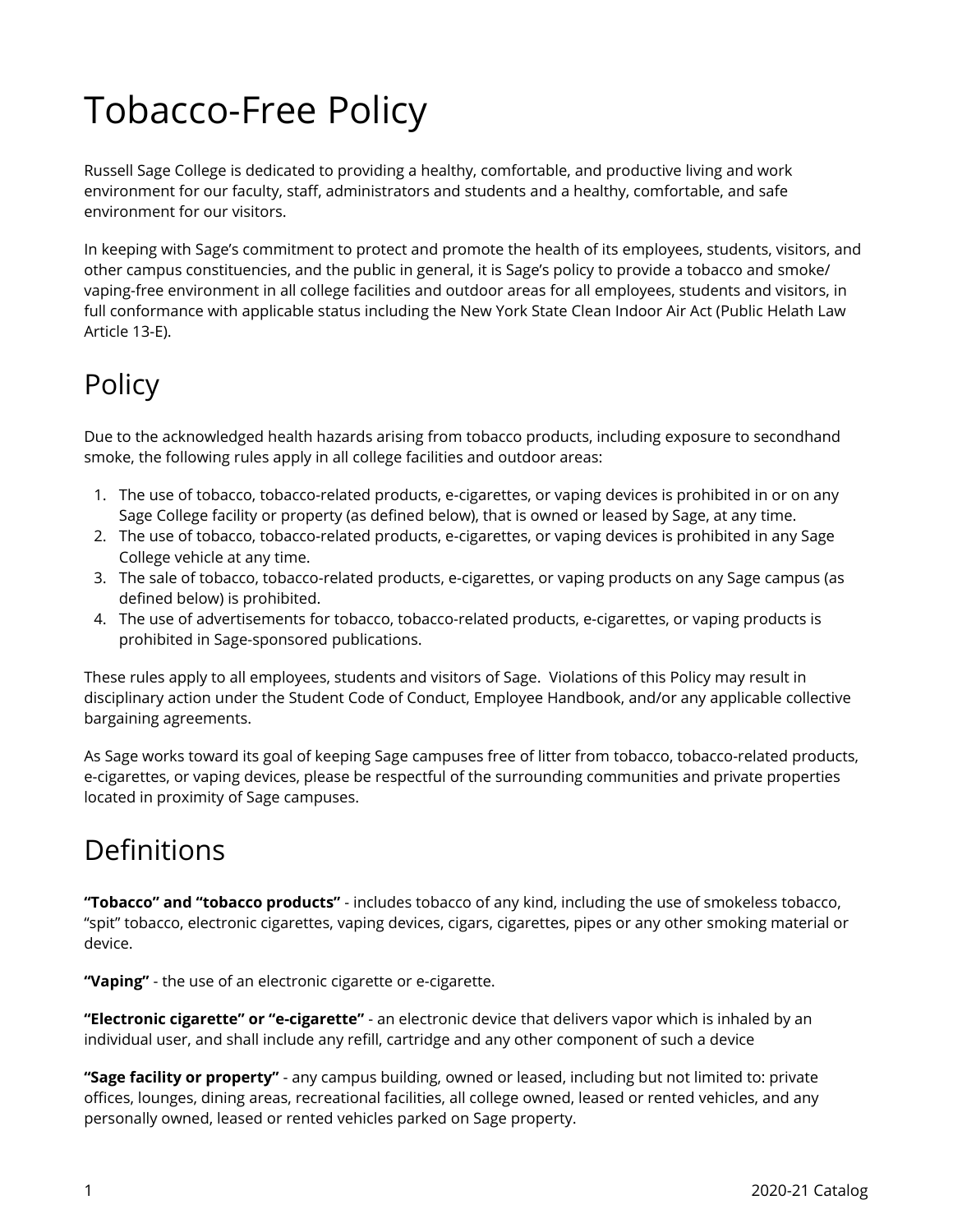**"Sage campus"** - Any college outdoor area that is open to access by the public or campus community, including but not limited to parking lots, sidewalks, athletic fields, lawn areas and any institute facility entrance or egress.

Albany Campus - The area within the borders of New Scotland Avenue on the North, Academy Road on the West, the fence separating Sage and Parsons on the South, and the tree line adjacent to the parking lots on the East. Also included is the Armory Building and surrounding property.

Troy Campus - The outdoor areas within the borders of Congress Street on the North, First Street on the West, Division Street on the South, and Second Street on the East, as well as the following properties: 17-33 Congress Street (1 Park Place), 46 First Street, 30 Congress Street, 51-107 First Street, 86-90 First Street, 74 First Street, 92 First Street, 96-102 First Street, 111 Second Street, 100 River Street, 10 Division Street, 12 Division Street, 14 Division Street, 111 First Street, 113 First Street, 115 First Street, 117 First Street, 68 River Street, 1-7 Gale Place, 133 First Street, 63-65 First Street, 101 Liberty Street, 51 Congress Street, 45-49 Congress Street, 53-55 Congress Street, Franklin Street, 61 Ferry Street, 113 Second Street, 35-37 Division Street, 106 Second Street, 127 Third Street, 159 Third Street, 140 Second Street.

## Enforcement of Tobacco Free Policy

- 1. Enforcement of the Russell Sage College Tobacco Free policy shall be the responsibility of the entire Sage community. Students, faculty, staff and administrators are expected to fairly, politely and firmly engage in peer enforcement, and when required, report violations of the policy to supervisors. Enforcement of the policy be in a manner of "progressive discipline."
- 2. For the purpose of this policy, "Supervisors" shall mean: (i) appropriate Dean of Students for students; (ii) immediate supervisor for staff and administrators; (iii) department chair or academic Dean for faculty members.
- 3. Any student or employee of Russell Sage College who observes or otherwise suspects that another person in using tobacco products on any property or in any vehicle owned or leased by Sage shall promptly, firmly and politely advise that person of the tobacco free policy. If the person is a member of the Sage community and refuses to comply, the immediate supervisor of the offending party should be immediately notified.
- 4. If the offending person is not a member of the Sage community and refuses to comply, Public Safety should be contacted to escort the offending person off campus.
- 5. Any student or employee of Russell Sage College who observes or otherwise suspects that another person is using tobacco or tobacco products on any property or in any vehicle owned or leased by Sage and **who has been advised of the policy for a previous violation**, shall immediately notify the supervisor of the offending party.
- 6. Upon notification of a supervisor, the supervisor shall arrange a meeting with the offending person. During the meeting, the supervisor shall: (i) reiterate the Sage Tobacco Free policy, (ii) discuss the reasons for the policy, (iii) discuss the benefits of the policy, (iv) discuss strategies for assisting the employee in complying with the policy, (v) discuss the resources available for smoking cessation, and (vi) reprimand the offender for the policy violation.
- 7. Upon notification of a supervisor of a subsequent violation of the policy by the same offender, the supervisor shall prepare a written reprimand (3 copies) for the offender that contains items 1, 4 and 5 as above and further advises the offender that future violations of the policy will result in serious disciplinary action, up to and including termination from employment or expulsion from studies at Sage. Any subsequent disciplinary action would be determined according to the appropriate student/employee/ faculty handbook or union contract. The supervisor shall have the offender sign and return one copy of the reprimand, retain one copy for self, and forward the third copy to Human Resources.